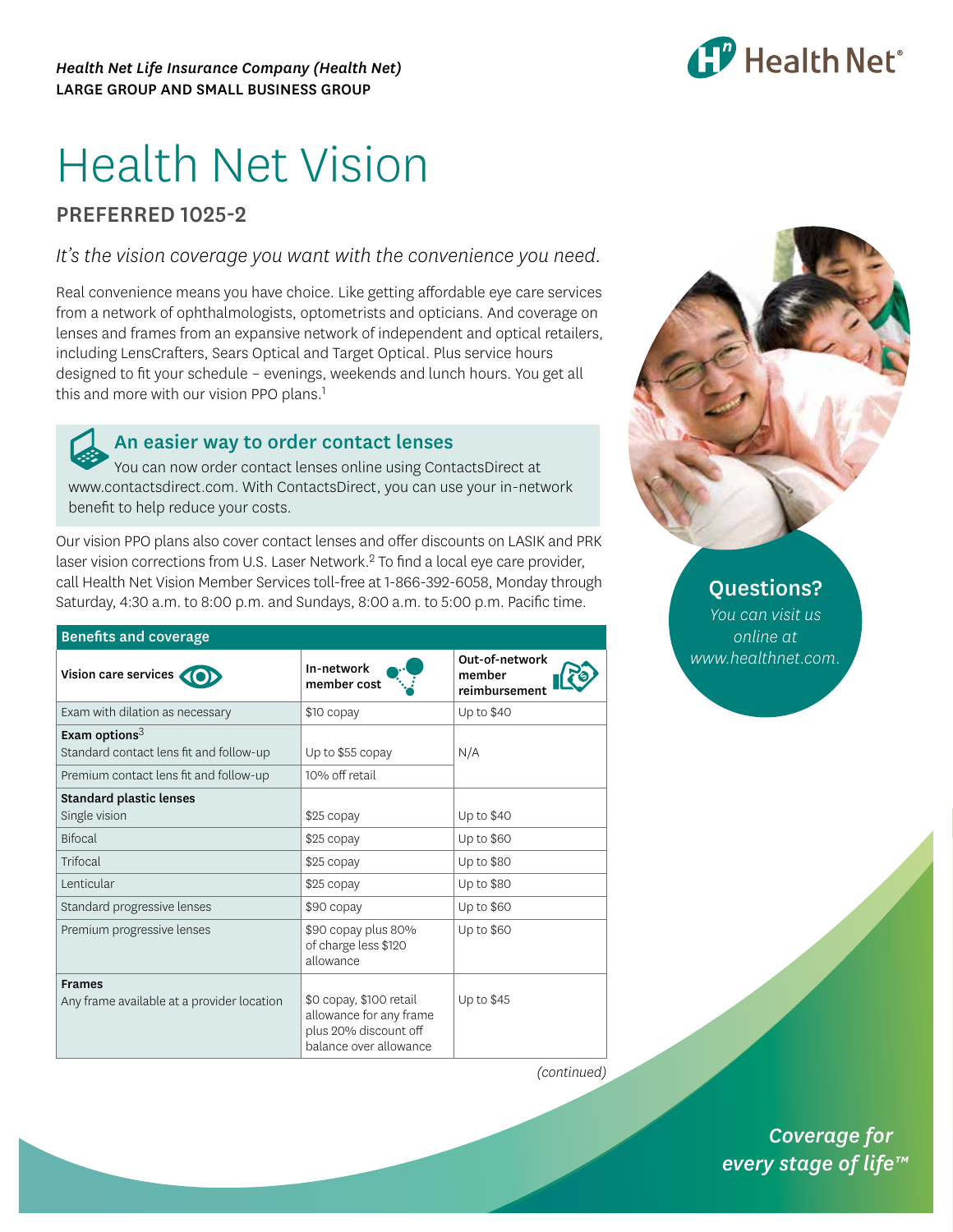| <b>Benefits and coverage</b>                    |                                                               |                                           |  |
|-------------------------------------------------|---------------------------------------------------------------|-------------------------------------------|--|
| Vision care services                            | In-network<br>member cost                                     | Out-of-network<br>member<br>reimbursement |  |
| Lens options $3$                                |                                                               |                                           |  |
| UV coating                                      | \$15 copay                                                    |                                           |  |
| Tint (solid and gradient)                       | \$15 copay                                                    |                                           |  |
| Standard scratch-resistant                      | \$15 copay                                                    | N/A                                       |  |
| Standard polycarbonate                          | \$40 copay                                                    |                                           |  |
| Standard anti-reflective                        | \$45 copay                                                    |                                           |  |
| Other add-ons and services                      | 20% discount                                                  |                                           |  |
| <b>Contact lenses</b> (includes materials only) | \$90 allowance                                                | N/A                                       |  |
| Conventional                                    | \$0 copay, plus 15%<br>discount off balance<br>over allowance | Up to \$105                               |  |
| Disposables                                     | \$0 copay, plus balance<br>over allowance                     | Up to \$105                               |  |
| Medically necessary                             | \$0 copay                                                     | Up to \$210                               |  |
| Laser vision correction $2$                     |                                                               |                                           |  |
| LASIK or PRK from U.S. Laser Network            | 15% off retail price or 5%<br>off promotional price           | N/A                                       |  |
| Frequency                                       |                                                               |                                           |  |
| Examination                                     | Once every 12 months                                          |                                           |  |
| Lenses or contact lenses                        | Once every 12 months                                          |                                           |  |
| Frames                                          | Once every 24 months                                          |                                           |  |

Note: This is only a summary of your benefits. Please refer to your Certificate of Insurance for terms and conditions of coverage including which services are limited or excluded from coverage.

1Health Net Vision plans are underwritten by Health Net Life Insurance Company and serviced by Envolve Vision Inc. and EyeMed Vision Care, LLC. Discounts on vision care services and products are made available by EyeMed. EyeMed is not affiliated with Health Net Life Insurance Company. Obligations of EyeMed are not the obligations of or guaranteed by Health Net Life Insurance Company.

2Insureds receive a 15 percent discount off the retail price or 5 percent off the promotional price of LASIK or PRK laser vision correction procedures. LASIK and PRK correction procedures are provided by U.S. Laser Network, owned by LCA-Vision. Insureds must first call 1-877-5LASER6 for the nearest facility and to receive authorization for the discount.

3Please note: Discounts are not insured benefits. Insureds will receive a 20 percent discount on the remaining balance beyond plan coverage at participating providers, which may not be combined with any other discounts or promotional offers, and the discount does not apply to provider's professional services or to contact lenses. Retail prices may vary by location.

 Discounts do not apply for benefits provided by other group benefit plans. Allowances are one-time-use benefits; no remaining balance. Lost or broken materials are not covered.

Limitations and exclusions apply; please refer to the Certificate of Insurance for terms and conditions of coverage.

Health Net Life Insurance Company is a subsidiary of Health Net, LLC. Health Net is a registered service mark of Health Net, LLC. All other identified trademarks/service marks remain the property of their respective companies. All rights reserved.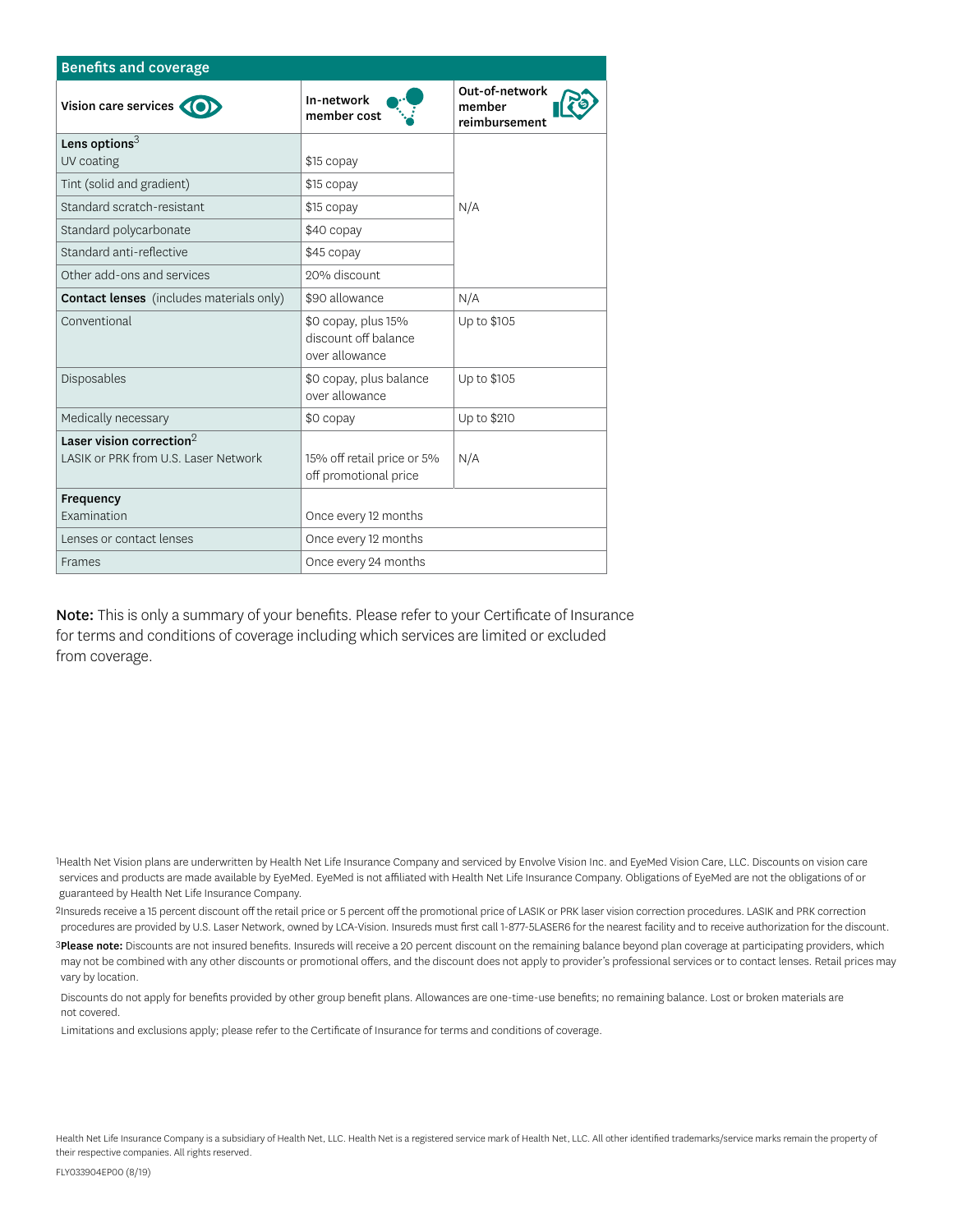Health Net Life Insurance Company (Health Net) complies with applicable federal civil rights laws and do not discriminate, exclude people or treat them differently on the basis of race, color, national origin, ancestry, religion, marital status, gender, gender identity, sexual orientation, age, disability, or sex.

Health Net:

- Provides free aids and services to people with disabilities to communicate effectively with us, such as qualified sign language interpreters and written information in other formats (large print, accessible electronic formats, other formats).
- Provides free language services to people whose primary language is not English, such as qualified interpreters and information written in other languages.

If you need these services, contact Health Net's Customer Contact Center at **1-800-522-0088 (TTY: 711)**

If you believe that Health Net has failed to provide these services or discriminated in another way, you can file a grievance by calling the number above and telling them you need help filing a grievance; Health Net's Customer Contact Center is available to help you. You can also file a grievance by mail, fax or online at:

Health Net Life Insurance Company Appeals & Grievances PO Box 10348

Van Nuys, CA 91410-0348

Fax: 1-877-831-6019

Email: [Member.Discrimination.Complaints@healthnet.com](Mail to:Member.Discrimination.Complaints@healthnet.com) (Covered Persons) or [Non-Member.Discrimination.Complaints@healthnet.com](Mail to:Non-Member.Discrimination.Complaints@healthnet.com) (Applicants)

You may submit a complaint by calling the California Department of Insurance at 1-800-927-4357 or online at [https://www.insurance.](https://www.insurance.ca.gov/01-consumers/101-help/index.cfm) [ca.gov/01-consumers/101-help/index.cfm.](https://www.insurance.ca.gov/01-consumers/101-help/index.cfm) If you believe you have been discriminated against because of race, color, national origin, age, disability, or sex, you can also file a civil rights complaint with the U.S. Department of Health and Human Services, Office for Civil Rights (OCR), electronically through the OCR Complaint Portal, at [https://ocrportal.hhs.gov/ocr/portal/lobby.jsf,](https://ocrportal.hhs.gov/ocr/portal/lobby.jsf) or by mail or phone at: U.S. Department of Health and Human Services, 200 Independence Avenue SW, Room 509F, HHH Building, Washington, DC 20201, 1-800-368-1019 (TDD: 1-800-537-7697).

Complaint forms are available at<http://www.hhs.gov/ocr/office/file/index.html>.

#### **English**

No Cost Language Services. You can get an interpreter. You can get documents read to you and some sent to you in your language. For help, call us at the number listed on your ID card or call 1-866-392-6058 (TTY: 711).

#### **Arabic**

```
خدمات اللغة مجانية. يمكنك الحصول على مترجم فوري. ويمكنك الحصول على وثائق مقروءة لك. للحصول على المساعدة، اتصل بنا على 
        الرقم الموجود على بطاقة الهوية، أو اتصل على مركز الاتصال التجاري (TTY: 711)      6058-392-6058 1-866
```
#### **Armenian**

Անվճար լեզվական ծառայություններ: Դուք կարող եք բանավոր թարգմանիչ ստանալ: Փաստաթղթերը կարող են կարդալ ձեզ համար: Օգնության համար զանգահարեք մեզ ձեր ID քարտի վրա նշված հեռախոսահամարով կամ զանգահարեք **1-866-392-6058** (TTY: 711).

#### **Chinese**

免費語言服務。您可使用口譯員。您可請人使用您的語言將文件內容唸給您聽,並請我們將有您 語言版本的部分文件寄給您。如需協助,請致電您會員卡上所列的電話號碼與我們聯絡,或致電 (TTY: 711)。 1-866-392-6058

#### **Hindi**

बिना लागत की भाषा सेवाएँ। आप एक दुभाषिया प्राप्त कर सकते हैं। आपको दस्तावेज पढ़ कर सुनाए जा सकते हैं। मदद के लिए, आपके आईडी कार्ड पर दिए गए सूचीबद्ध नंबर पर हमें कॉल करें, या (TTY: 711)। 1-866-392-6058

#### **Hmong**

Kev Pab Txhais Lus Dawb. Koj xav tau neeg txhais lus los tau. Koj xav tau neeg nyeem cov ntaub ntawv kom yog koj hom lus los tau. Xav tau kev pab, hu peb tau rau tus xov tooj ntawm koj daim npav los yog hu (TTY: 711). 1-866-392-6058

#### **Japanese**